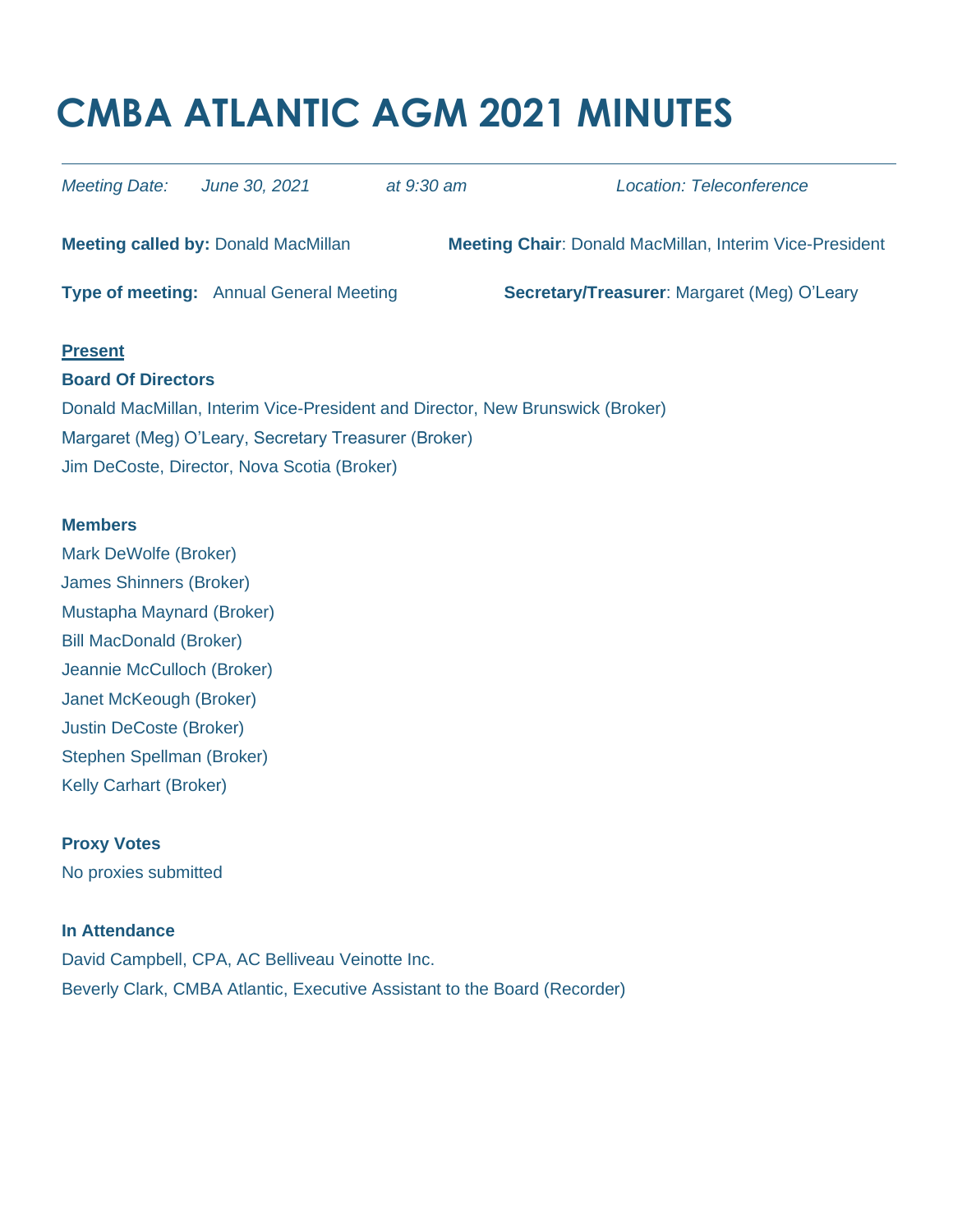## **1. Call to Order**

Meeting called at 9:38 am by Donald MacMillan.

## **2. Approval of Agenda**

Motion: To approve the Agenda Moved by Jim DeCoste; Seconded by Meg O'Leary **Motion Carried**

#### **3. Approval of Minutes of June 25, 2020 AGM**

Motion: To approve the minutes of the June 25, 2020 AGM as circulated Moved by Jim DeCoste; seconded by Janet McKeough. **Motion Carried**

#### **4. Vice-President's Report**

Donald MacMillan delivered the Vice-President's report on the state of CMBA Atlantic.

Motion: To approve the Vice President's report as delivered Moved by Meg O'Leary; Seconded by Jim DeCoste **Motion Carried**

#### **5. Treasurer/Accountant's Report**

#### **I. Approval of Financial Statements for Fiscal Year Ending December 31st, 2020**

Financial Statements for Year-End Report:

- Statement of Financial Position December 31, 2020,
- Statement of Operations Year Ended December 31, 2020,
- Statement of Changes to Net Assets Year Ended December 31, 2020

David Campbell, attending accountant from AC Belliveau Veinotte Inc., presented the financial statements noting that the impact of the Covid-19 Pandemic is evident in the Association's revenue line and that this was a commonality for many organizations last year who were unable to host, what would normally be, revenue generating events. There was a corresponding reduction in the Association's expenses for travel, conference, and advertising/promotion.

Motion: To approve the financial statements as presented. Moved by Bill MacDonald; seconded by Jim DeCoste **Motion Carried**

#### *The approved financial statements will be signed by the Treasurer and handed over to AC Belliveau Veinotte Inc. for e-filing with CRA.*

The Treasurer reported a current bank balance of \$43,830.67 and displayed a visual pie chart of the Association's expenses for the fiscal year.

Motion: To approve the Treasurer's report as delivered Moved by Meg O'Leary; seconded by Jim DeCoste. **Motion Carried**